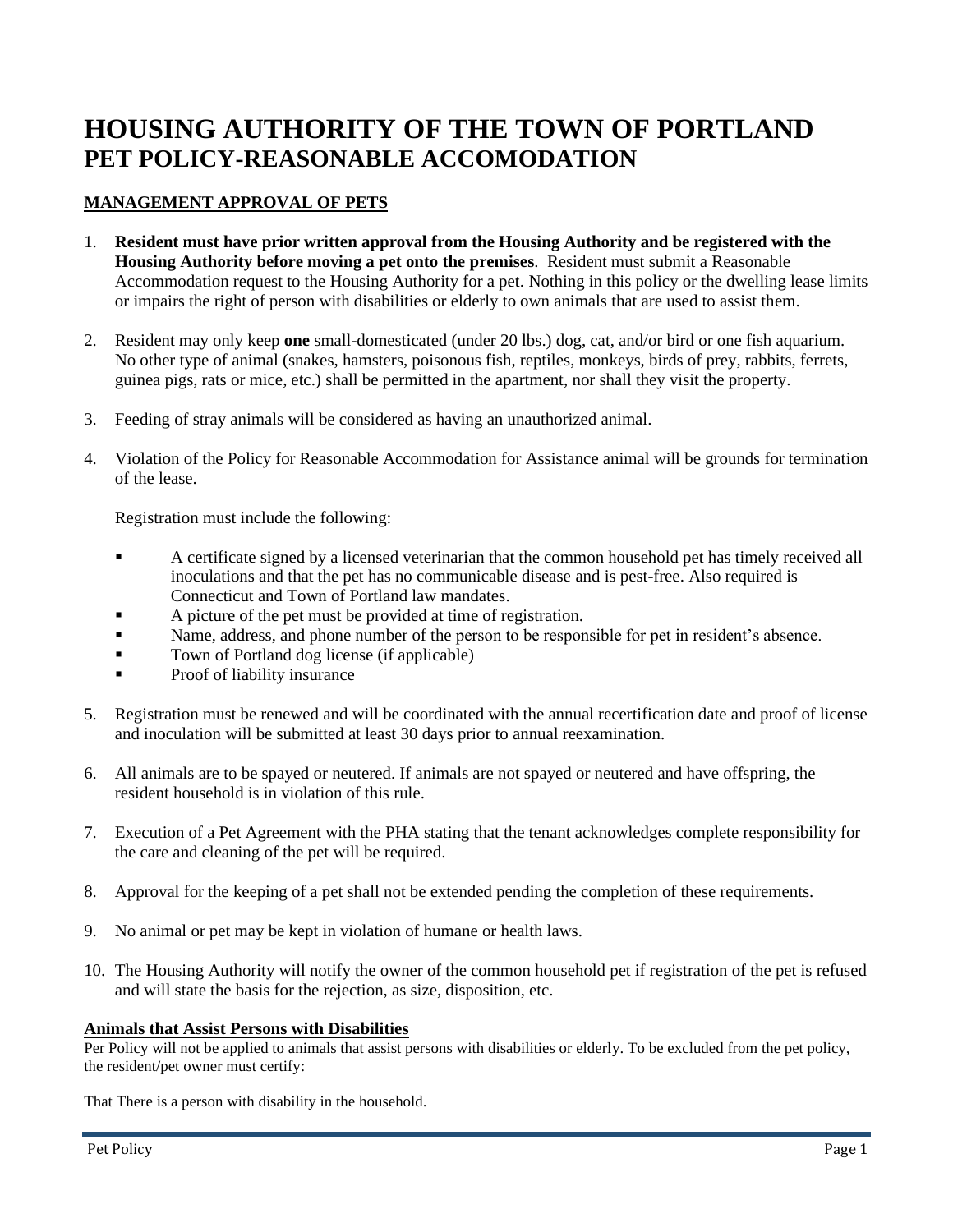That the animal has been trained to assist with the specific disability.

#### **Refusal to Register Pets**

The PHA may not refuse to register a pet based on the determination that the pet owner is financially unable to care for the pet. If the PHA refuses to register a pet, a written notification will be sent to the pet owner stating the reason for denial and shall be served in accordance with HUD Notice requirements.

The PHA will refuse to register a pet if:

- The pet is not a common household pet as defined in this policy.
- Keeping the pet would violate any House Pet Rules.
- The pet owner fails to provide complete pet registration information or fails to update the registration annually.
- The PHA reasonably determines that the pet owner is unable to keep the pet in compliance with the pet rules and other lease obligations. The pet's temperament and behavior may be considered as a factor in determining the pet owner's ability to comply with provisions of the lease.

The notice of refusal may be combined with a notice of a pet violation.

A resident who cares for another resident's pet must notify the PHA and agree to abide by all of the pet rules in writing.

### **STANDARDS FOR PETS**

If an approved pet gives birth to a litter, the resident must remove all pets from the premises except one.

PHA authorization for pet(s) will be given on a year-by-year basis.

No pet will be allowed if weight exceeds 25 pounds.

No dangerous animal or pet will be allowed.

No vicious or intimidating animal or pet is to be kept on the premises.

All dogs must be house trained. The use of indoor pet pads is prohibited.

#### **Types of Pets Allowed**

Tenants are not permitted to have more than one pet. No types of pets other than the following may be kept by a resident. The following types and qualifications are consistent with applicable State and local law.

1. Dogs

- Maximum number: 1
- Maximum adult weight: 25 pounds
- Must be housebroken
- Must be spayed or neutered
- Must have all required inoculations
- **In all 1** Must be licensed as specified now or in the future by State law and local ordinance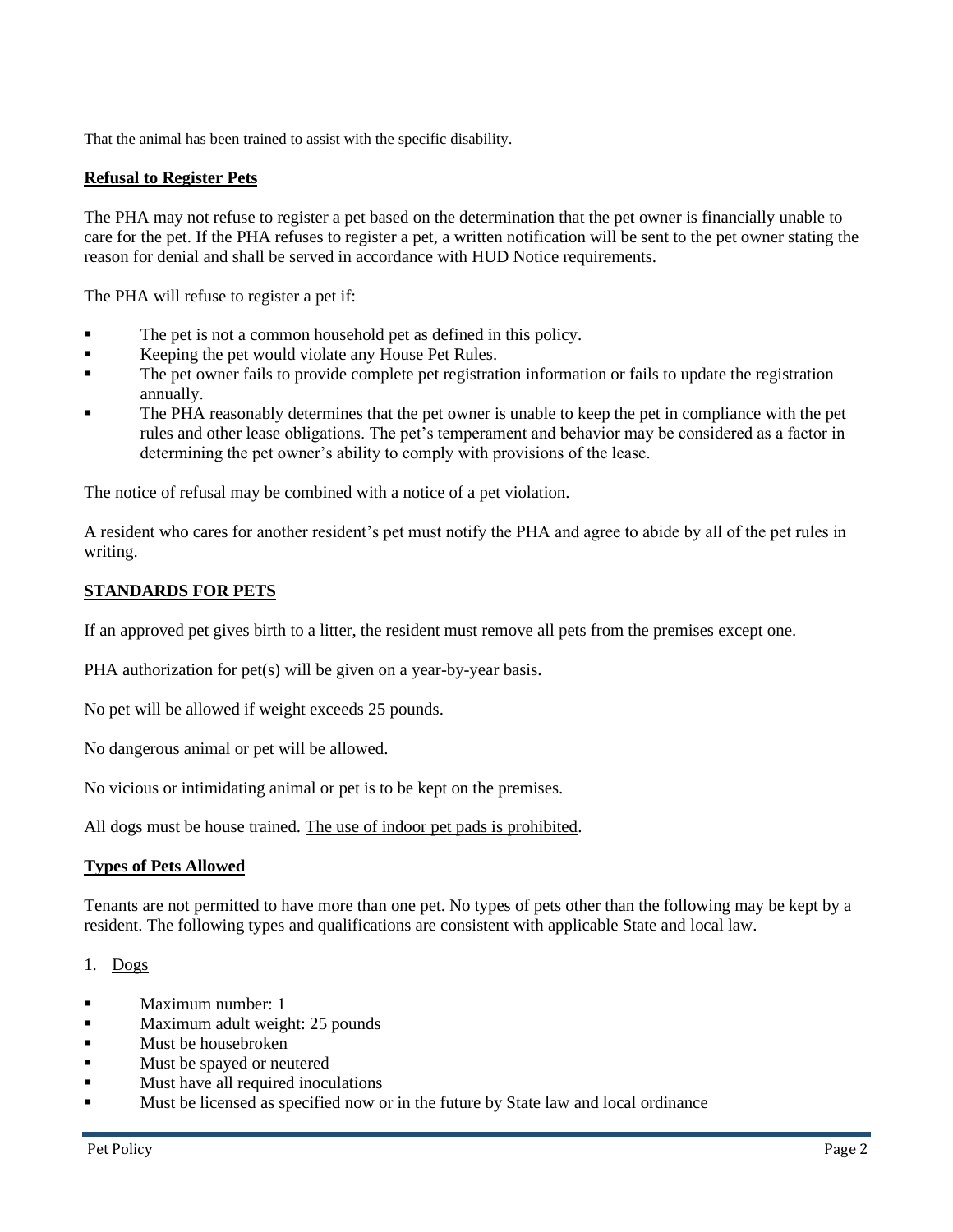- Must have proof of liability insurance
- 2. Cats
	- 1. Maximum number: 1
	- 2. Must be spayed or neutered
	- 3. Must be kept indoors
	- 4. Must have all required inoculations
	- 5. Must be trained to use a litter box or other waste receptacle
	- 6. Must be licensed as specified now or in the future by State law or local ordinance.
- 3. Birds
- Maximum number: 2
- Must be enclosed in a cage at all times
- 4. Fish
- Maximum aquarium size: 20 gallons
- Must be maintained on an approved stand

## **PETS TEMPORARILY ON THE PREMISES**

Pets that are not owned by a tenant will not be allowed, except for service animals.

Residents are prohibited from feeding or harboring stray animals.

This rule excludes visiting pet programs sponsored by a humane society or other non-profit organization and approved by the PHA

# **FEES FOR PETS**

The resident will be responsible for all reasonable expenses directly related to the presence of the animal or pet on the premises, including the cost of repairs and replacement in the apartment, and the cost of animal care facilities if needed. These charges are due and payable within 60 days of written notification.

The PHA does not require a pet deposit.

All reasonable expenses incurred by the PHA because of damages directly attributable to the presence of the pet in the project will be the responsibility of the resident, including:

- The cost of repairs and replacements to the resident's dwelling unit.
- **•** fumigation of the dwelling unit.
- **•** common areas of the project.

The expense of flea disinfestations shall be the responsibility of the resident.

If the tenant is in occupancy when such costs occur, the tenant shall be billed for such costs as a current charge.

If such expenses occur as the result of a move-out inspection, the resident will be billed for any amount.

# **PET WASTE REMOVAL**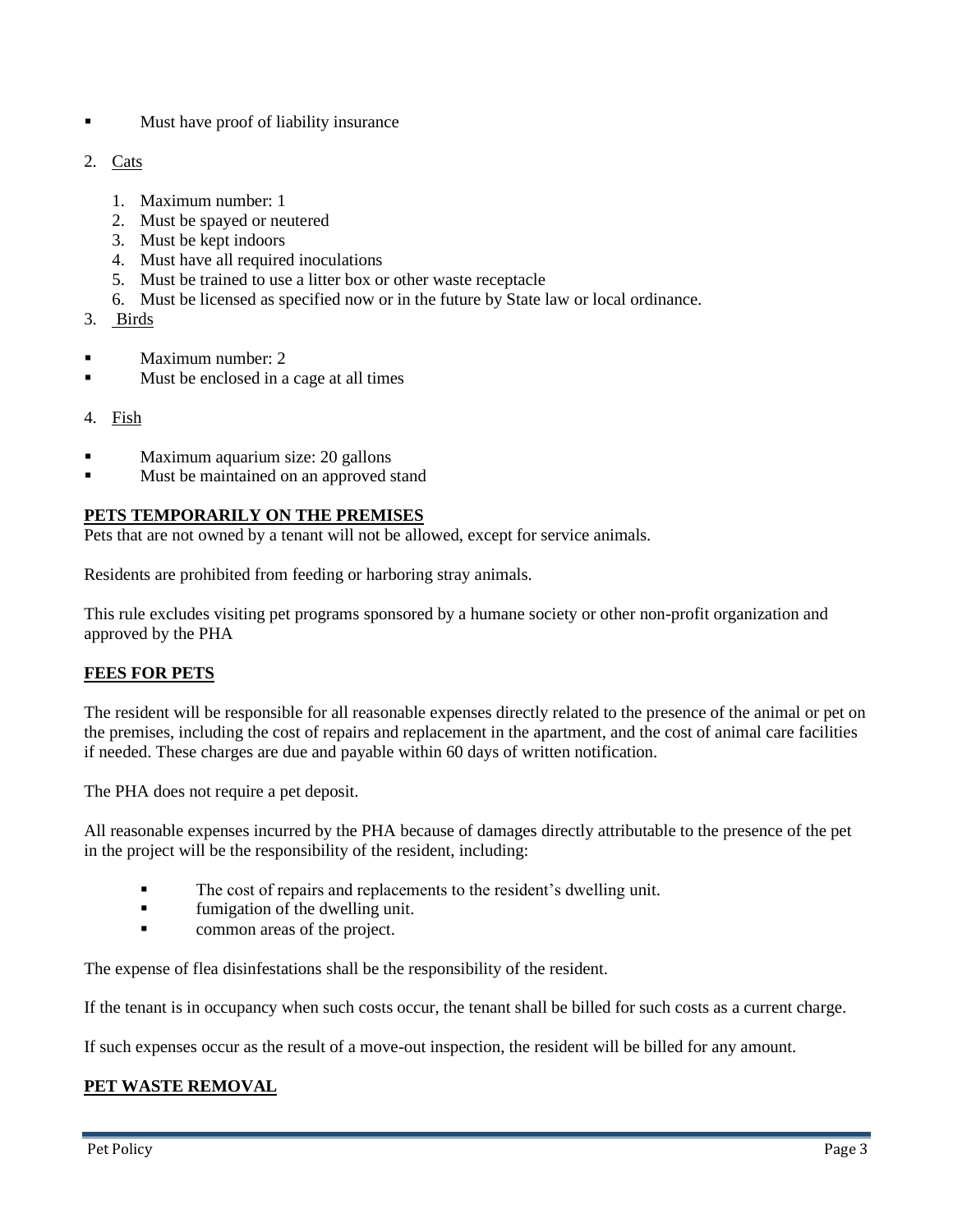Residents are responsible for removal of all pet waste.

If a PHA staff member notices that, a resident has not removed pet waste from the grounds of Quarry Heights a separate pet waste removal charge of \$25.00 per occurrence will be assessed against the resident for violations of the pet policy.

Pet waste removal charges are not part of rent payable by the resident.

#### **Alterations to unit**

Residents / Pet owners shall not alter their unit, patio, premises, or common areas to create an enclosed for any animal. Installation of pet doors is prohibited.

### **CLEANLINESS REQUIREMENTS**

**Litter Box Requirements**. All animal waste or the litter from litter boxes shall be picked up/emptied every 2 days by the pet owner, disposed of in heavy, sealed plastic trash bags, and placed in a trash container immediately.

Litter shall not be disposed of by being flushed through the toilet. Litter boxes shall be stored inside the resident's dwelling unit.

**Removal of Waste from Other Locations.** The Resident/pet owner shall be responsible for the removal of waste from any animal or pet animal exercise area by placing it in a sealed plastic bag and disposing of it in an outside trash bin immediately.

The resident/pet owner shall take adequate precautions to eliminate any animal or pet odors within or around the unit and to maintain the unit in a sanitary condition at all times.

All common household pets are to be fed inside the apartment. Feeding is not allowed on sidewalks or other outside areas.

The feeding of stray animals will constitute having a pet without permission of the Housing Authority.

### **PET CARE**

No dog shall be left unattended in any apartment for a period more than 12 hours. No cat shall be left unattended in any apartment for a period more than 24 hours.

Dogs must always be under the pet owner's control. No dog will be allowed off leash when outside. No dog will be allowed to be tied outside.

All residents/pet owners shall be responsible for adequate care, nutrition, exercise, and medical attention for his/her pet.

Residents/pet owners must recognize that other residents may have chemical sensitivities or allergies related to pets or may be easily frightened or disoriented by animals. Pet owners must agree to exercise courtesy with respect to other residents.

Pet owners must agree to control the noise of pets that such noise does not constitute a nuisance to other residents or interrupt their peaceful enjoyment of their housing unit or premises. This includes, but is not limited to loud or continuous barking, howling, whining, biting, scratching, chirping, or other such activities.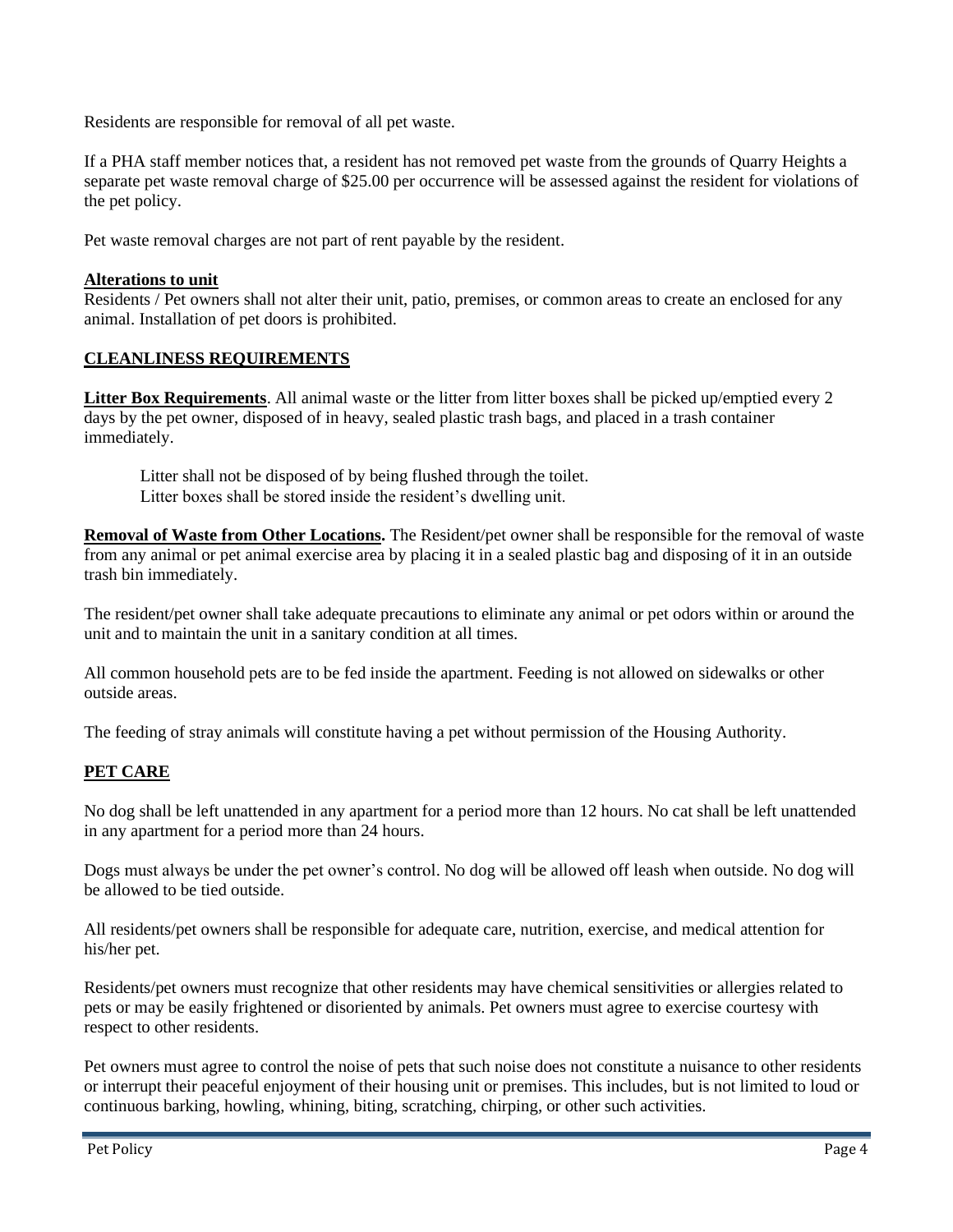## **RESPONSIBLE PARTIES**

The resident/pet owner will be required to designate two responsible parties for the care of the pet if the health or safety of the pet is threatened by the death or incapacity of the pet owner, or by other factors that render the pet owner unable to care for the pet.

#### **INSPECTIONS**

The PHA may, after reasonable notice to the tenant during reasonable hours, enter and inspect the premises, in addition to other inspections allowed.

### **PET RULE VIOLATION NOTICE**

The authorization for a common household pet may be revoked at any time subject to the PHA's grievance procedure if the pet becomes destructive or a nuisance to others, or if the resident fails to comply with this policy.

Residents who violate these rules are subject to:

- Mandatory removal of the pet from the premises within 30 days of notice by the PHA; or if for a threat to health or safety, removal within 24 hours of notice.
- Lease termination proceedings.

If a determination is made on objective facts supported by written statements, that a resident/pet owner has violated the Pet Rule Policy, written notice will be served.

The Notice will contain a brief statement of the factual basis for the determination and the pet rule(s), which were violated. The notice will also state:

- That the resident/pet owner has 30 days from the effective date of the service of notice to correct the violation or make written request for a meeting to discuss the violation.
- That the resident/pet owner is entitled to be accompanied by another person of his or her choice at the meeting; and
- That the resident/pet owner's failure to correct the violation, request a meeting, or appear at a requested meeting may result in initiation of procedures to terminate the pet owner's tenancy.

If the pet owner requests a meeting within the 10-day period, the meeting will be scheduled no later than 10 calendar days before the effective date of service of the notice, unless the pet owner agrees to a later date in writing.

### **NOTICE FOR PET REMOVAL**

If the resident/pet owner and the PHA are unable to resolve the violation at the meeting or the pet owner fails to correct the violation in the time allotted by the PHA, the PHA may serve notice to remove the pet.

The Notice shall contain:

- A brief statement of the factual basis for the PHA's determination of the Pet Rule that has been violated.
- The requirement that the resident/pet owner must remove the pet within 10 days of the notice: and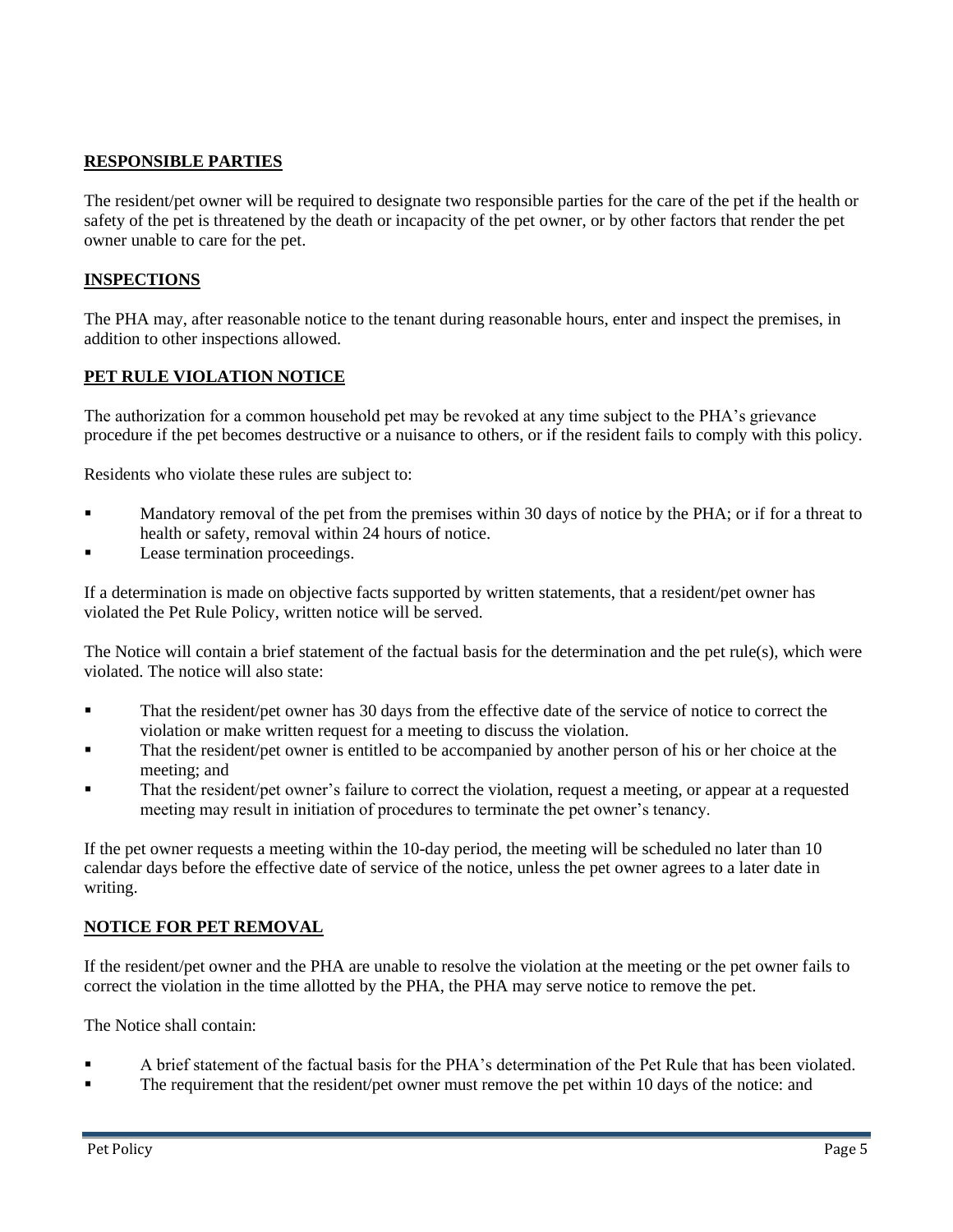A statement that failure to remove the pet may result in the initiation of termination of tenancy procedures.

## **TERMINATION OF TENANCY**

The PHA may initiate procedures for termination of tenancy based on a pet rule violation if:

- The pet owner has failed to remove the pet or correct a pet rule violation within the time specified; and
- The pet rule violation is sufficient to begin procedures to terminate tenancy under terms of the lease.

### **PET REMOVAL**

If the death or incapacity of the pet owner threatens the health or safety of the pet, or other factors occur that render the owner unable to care for the pet, the situation will be reported to the Responsible Party designated by the resident/pet owner. This includes pets that are poorly cared for or have been left unattended for over 24 hours.

If the responsible party is unwilling or unable to care for the pet, or if the PHA after reasonable efforts cannot contact the responsible party, the PHA will contact Portland Animal Control to pick up pet and the resident will not be allowed another pet.

If the pet is removed because of any aggressive act on the part of the pet, the pet will not be allowed back on the premises.

**If a pet is removed from the home, the tenant "trades in" one pet for another, rescues a pet and returns it more than twice, the resident may not house another pet for a minimum of one year. Prior written permission from the Executive Director must be given before another pet is moved to the premises.**

#### **EMERGENCIES**

The PHA will take all necessary steps to insure that pets, which become vicious, display symptoms of severe illness, or demonstrate behavior that constitutes an immediate threat to the health or safety of others, are referred to the appropriate State or local entity authorized to remove such animals.

If it is necessary for the PHA to place the pet in a shelter facility, the cost will be the responsibility of the resident/pet owner.

This Pet Policy will be incorporated by reference into the Dwelling Lease signed by the resident, and therefore, violation of the above Policy will be grounds for termination of the lease.